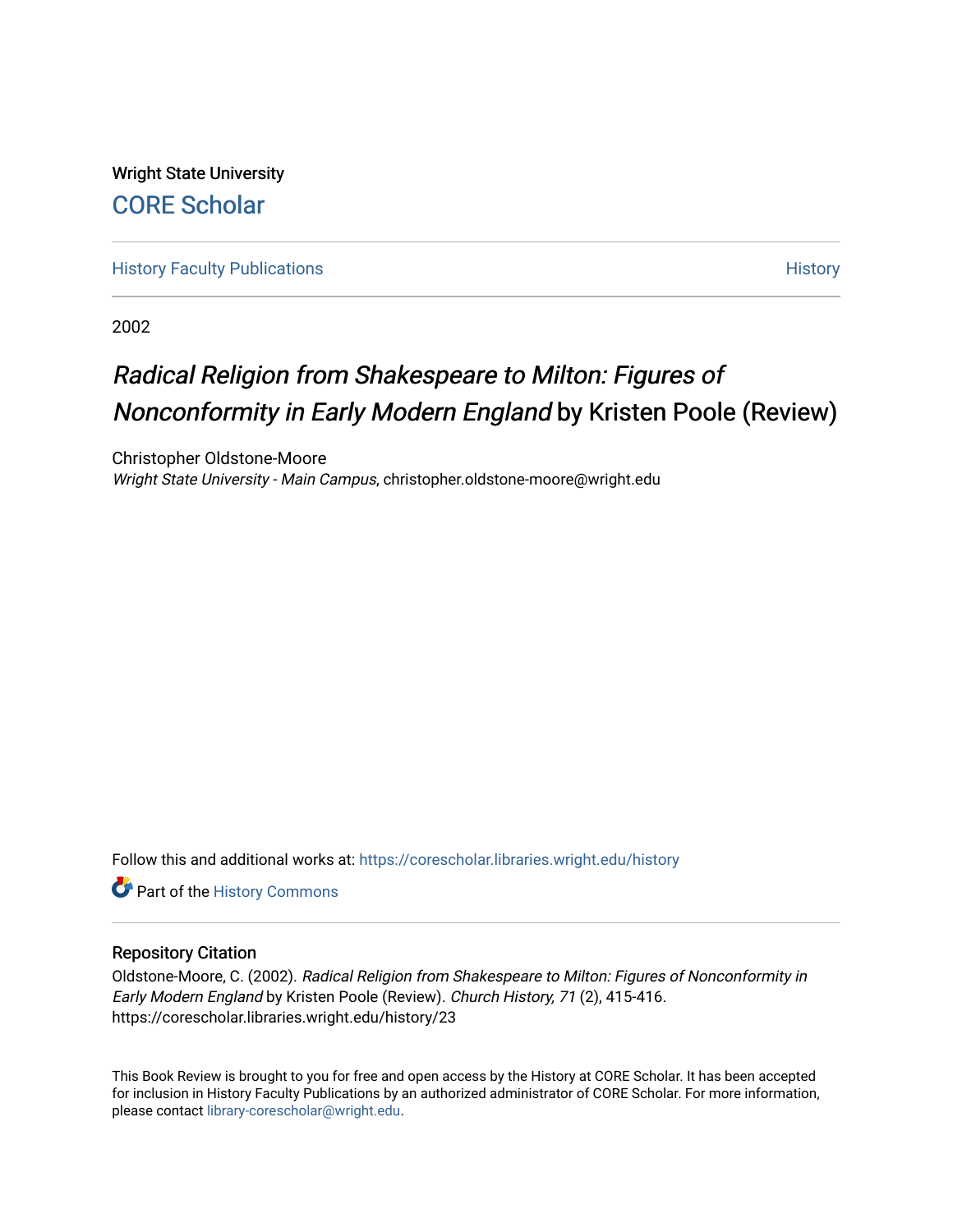**in section 6, titled "Brokers of the World," address various topics related to Jews and New Christians in international trade, most notably in the Atlantic slave trade. The collection concludes with a single essay by Jonathan Sarna on the subject of Jews in colonial British America.** 

> **Bryan F. Le Beau Creighton University**

**Radical Religion from Shakespeare to Milton: Figures of Nonconformity in Early Modern England. By Kristen Poole. Cambridge: Cambridge University Press, 2000. xiii + 272 pp. \$59.95 cloth.** 

**In the words of the author, this book seeks to achieve two ends. The first is to correct lingering misconceptions about literary references to puritanism in the sixteenth and seventeenth centuries. The second is to demonstrate that fictional representations of religious dissent sought to represent the "social and discursive repercussions of radical religious nonconformity" (14). In spite of the title, therefore, this book is not about nonconformity or nonconformists. It is, in Poole's words, "a history of representation rather than social history" (14). More specifically, it is a work of literary criticism analyzing the use of themes and motifs borrowed from anti-dissenting pamphlets in more enduring literary works such as Shakespeare's Henry IV, parts I and II, Jonson's Bartholomew Fair, Middleton's Family of Love, and Milton's Paradise Lost.** 

**In her dual task Poole is largely successful. With respect to her first goal, Poole draws from a close reading of little-known anti-dissenting pamphlet literature to demonstrate convincingly that in the late sixteenth and seventeenth centuries, puritan dissent was not viewed as stiff moral righteousness subject to the folly of hypocrisy. Instead, one finds depictions of puritans and sectarians as gluttonous, lecherous, riotous, monstrous, and otherwise morally and rhetorically depraved. These themes of depravity and confusion took on a literary life of their own utterly irrespective of the social or theological realities of dissent. Indeed, Poole reveals the extensive pamphlet literature devoted to groups that had either disappeared (the Family of Love), or had never existed at all (the Adamites). In the first chapter, Poole offers a fascinating analysis of Shakespeare's Falstaff as a parody of puritan folly which had its thematic and rhetorical origins both in popular histories of the Lollard Sir John Oldcastle and in the polemics of the anti-Marprelate tracts of the 1580s and 1590s. In this and other cases, Poole demonstrates that traditions of discourse determined the representation of dissent. Middleton's play, The Family of Love, for example, draws its inspiration from a tradition of polemics that focused on this sect's dissembling speech.** 

**Poole also achieves her second purpose in demonstrating that literary attacks on dissent equated corruption of speech with the corruption of morals and social order. Shakespeare's Falstaff, for example, embodies in his convoluted theological discourses both a moral and a verbal lassitude commonly portrayed in anti-puritan tracts. In Jonson's play Bartholomew Fair, the ridiculous separatist preacher Zeal-of-the-Land Busy's absurd exegetical and verbal excesses (and absurd name) are tied to his grotesque appetite, also a theme common to many anti-dissenting tracts (and appearing in Shakespeare's characterization of Falstaff). In the case of Middleton's play, Family of Love, the Familist Mistress Purge's verbal inversions and prevarications are**